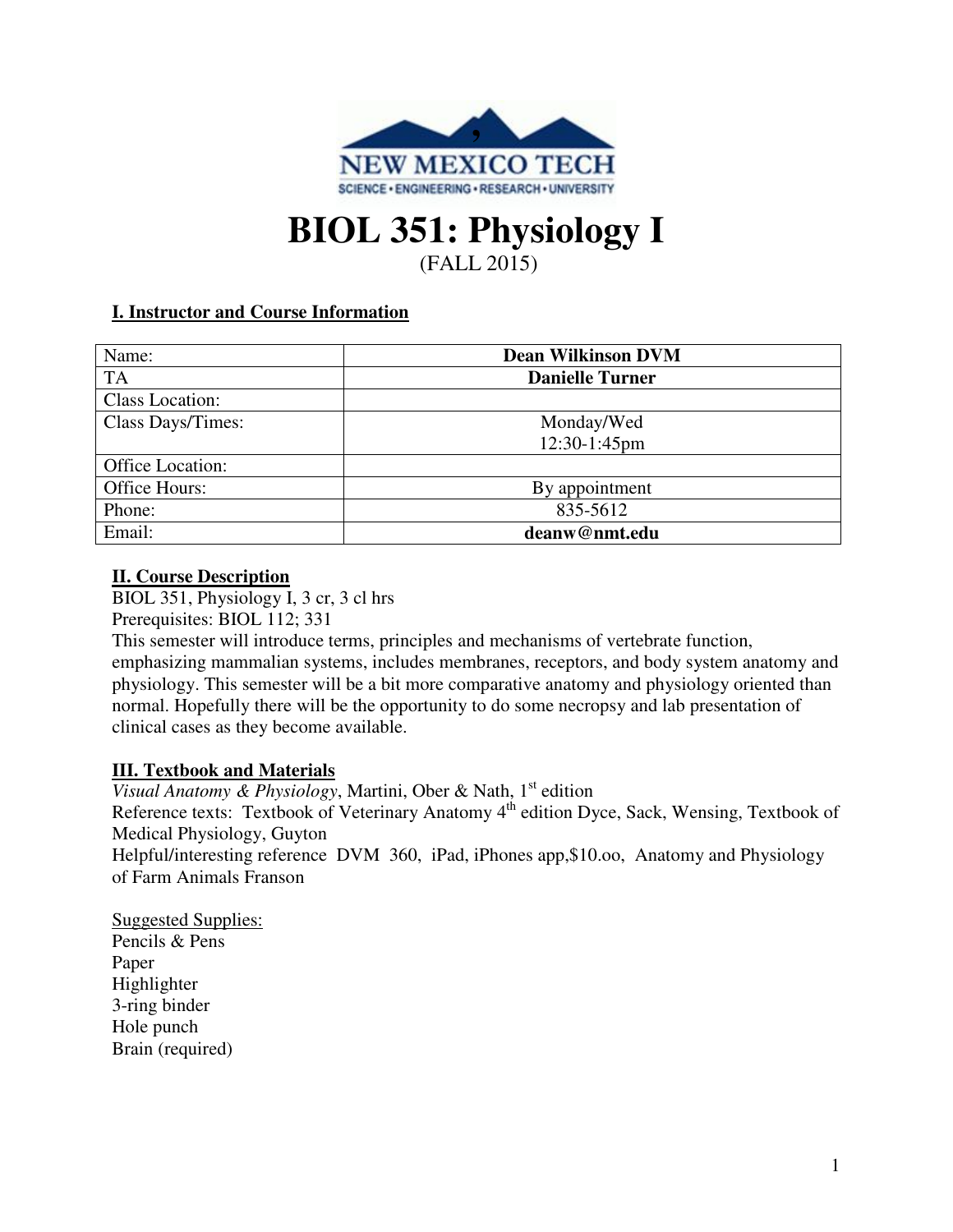## **IV. Grading**

I'll be using the following grading scale: See point sheet

Course grades will be figured as follows:

| Number | $.0^{\circ}$ | $90 - 91$ | . -89<br>.87 | Q <sub>2</sub><br>3-86 | 80-82 | .79<br>$\overline{\phantom{a}}$<br>. | $\sim$<br>$\overline{\phantom{a}}$<br>$\sqrt{2}$<br>3- | 70-72 | 60-،<br>0/ | 63-66 | $60-62$ | \$60 |
|--------|--------------|-----------|--------------|------------------------|-------|--------------------------------------|--------------------------------------------------------|-------|------------|-------|---------|------|
| Letter |              |           |              | -                      |       |                                      | ∼                                                      |       | ້          | ້     |         |      |

**Exams:** Exams may be composed of one or more of the following: multiple choice, matching, short essay and labeling questions.

**Homework, quizzes, etc.:** *Homework* is based on the readings in the textbook and may be composed of one or more of the following: multiple choice, true/false, matching, short essay and labeling questions. *Quizzes* are based on lecture material. They will be given at the beginning of class so be on time because there will be no make-up quizzes allowed. Since no lab is offered, we will try to get time for viewing histopathology slides and possibly some clinical case presentations. For at least one system, we will work in small groups on one or more *case studies* during class and then report on your findings.

**Final Exam:** The Final Exam will be cumulative. The Final Exam may be composed of one or more of the following: multiple choice, short answer labeling questions.

#### **V. Attendance**

#### **What if I miss a class?**

Attendance is vital to passing this course! I understand, though, that life happens, and we sometimes have to miss class because of unforeseen circumstances. If you do miss class, you need to (1) contact me about missing class and (2) get as caught up as possible before returning to class. You cannot simply wait and come back to class asking "What did we do when I was absent?" **You are responsible for what you missed**, including assignments and any information, written or verbal, that I gave during class. Some things, like the case study or lab, cannot be made up due to the nature of the assignment. Quizzes cannot be made up.

#### **What if I miss an exam?**

If you miss an **exam**, exams missed can be made up provided that all of the following conditions are met:

- 1. You notify me in person or email within 12 hours of the time of your absence.
- 2. You have an excuse/circumstances deemed reasonable by me and documentation is provided Within a reasonable amount of time (doctor's note, etc.) if warranted.
- 3. You make up the exam before the next class period.